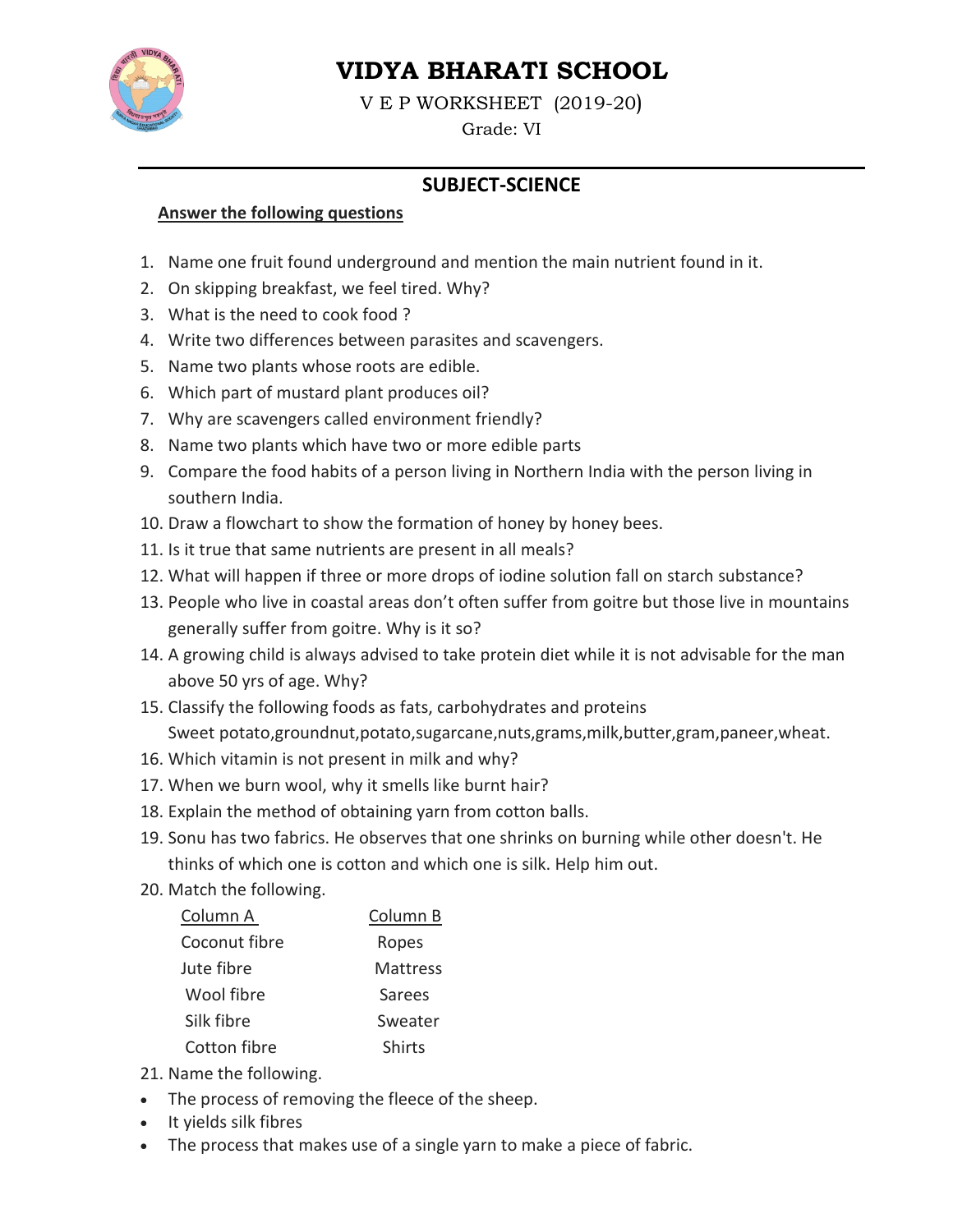- 22. A strong natural fibre often used to make carry bags and ropes. Identify it. How it helps to prevent pollution.
- 23. Give the steps involved in the preparation of fabrics
- 24. What happened to people when they began to settle in agricultural communities?
- 25. Prepare a list of some materials in your home which are made up of fabric. Classify them as natural and synthetic fibers.

Note: Revise chapters 1,2 and 3 for the unit test scheduled in july.

## **SUBJECT: ENGLISH**

#### **Reading Section**

#### $Q.1$ Read the passage and answers the questions:

I am a story book...nice, fat and good-looking. I have just come into the market. My author is Ms. Smiley Jose. She has written many stories, complied them and here I am in the final form. It is very tough job to bring me into this world and I will tell you how it begins. Ms. Smiley writes lovely stories for children and calls it's a manuscript. Now just writing and keeping them aside is not enough. Children should them too. So, the author finds a publisher who is someone, who will give the manuscript a form of a book. This means spending a lot of money. The publisher goes through the stories and judges it from the point of view of the reader. If he feels that it is going to sell, he'll invest to earn profit for himself and the author.

In my case, I passed through many hands... one Ms. Perfect, who is called the editor, read each story line by line, looked at every page and every word. She was happy with the content. Then a cover designer worked in me. He actually went through the stories, sat with the editor and finally met Ms. Smiley with a set of designs. A cover page was ready then with the title "The Speaking Tree". It contained tales from near and far, about animals that cheered and insects that spoke, about fairies who befriended the wicked cats. Oh! It was a bonanza. Then I was brought into this world of readers with great pomp and show. The function was attended by some well-known people, who were parents, teachers, children and the media. I was released by the author who liberated me from the bondage of a wrapping sheet and a ribbon. People clapped and photographs were clicked. Then the author read few interesting paragraphs and commented on the stories. Some copies carried the signature of the author called autographs but some children asked for a personal dedication. Oh! I felt bullied when I was being pushed into the hands of the author inscription.

#### **Answer each question briefly:**

- Who is Ms Smiley Jose? What is her work?  $1<sub>1</sub>$
- $2.$ Is it easy to bring books into this world?
- What is the role of the author?  $3<sub>1</sub>$
- What is the role of the publisher?  $\overline{4}$ .
- Describe the function in which the book was released. 5.
- Write the synonym of the following words: 6. Signature, to make friends, Put together, stories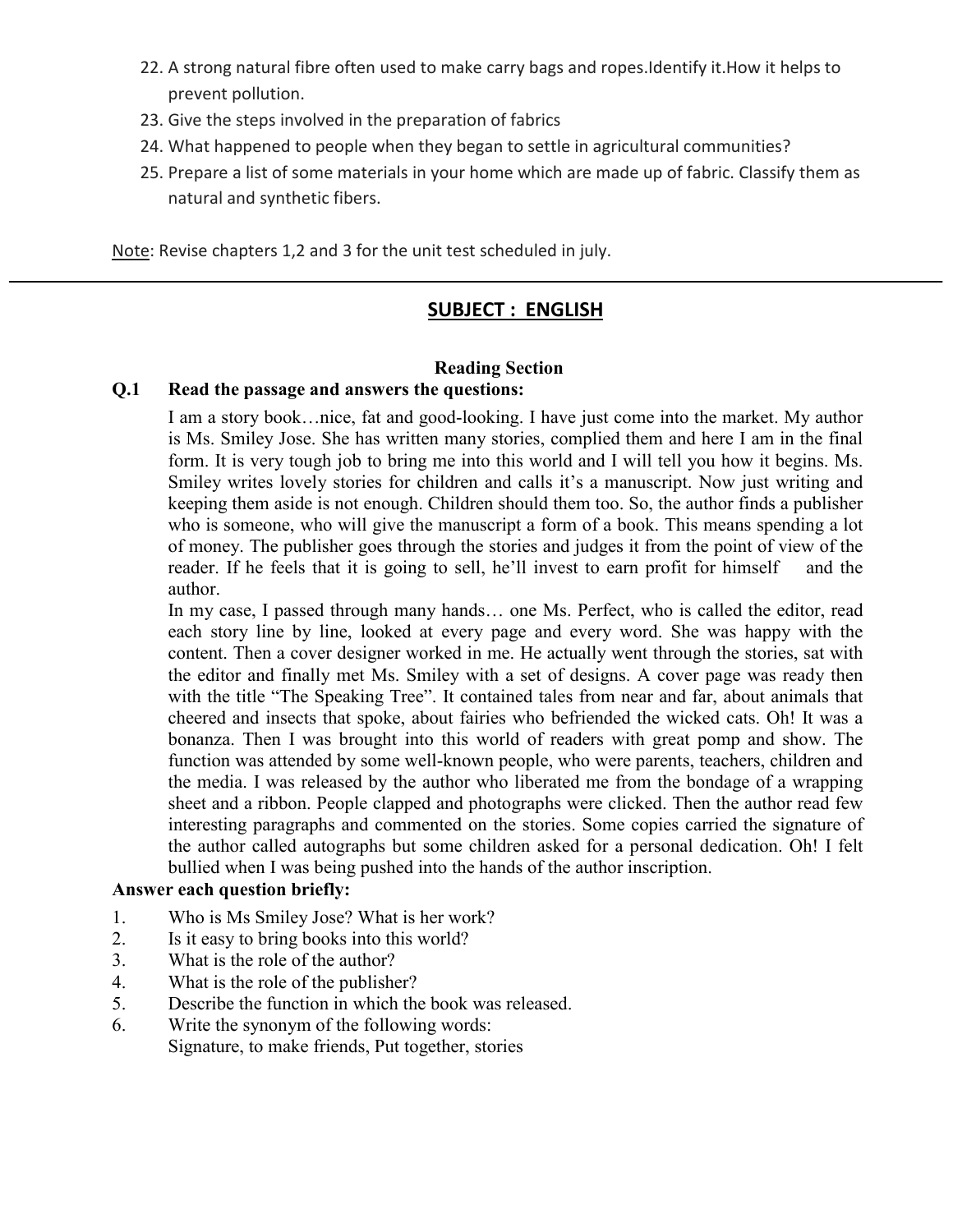### **Writing Section**

- $Q<sub>0</sub>$ You are the Eco-club head of your school. Write a notice to inform the students about the Annual Tree Plantation Event to be held at the Central Park of the locality where the school is situated. Mention the date and the time of the event also.
- You are Naman/Namita the Head Boy/Girl of your school. Your school is organising a tour  $Q<sub>.3</sub>$ to Rajasthan. Write a notice inviting students who want to join the tour. Put the notice in a  $box$
- You are Kiran, school captain. Write a notice informing the students about a debate  $Q.4$ competition to be held on  $3^{\text{rd}}$  July, 2019 in the auditorium.
- You are Rohan, the Head boy of your school. Write a notice on behalf of your school  $Q.5$ inviting all the grandparents of the students of your school to celebrate World Elders" Day on  $17<sup>th</sup>$  Nov, 2019 in the school auditorium.

#### **Grammar Section.**

### **O.6** Change the following sentences into negative, interrogative and WH questions:

- Mira likes to drink coffee with milk.  $1<sub>1</sub>$
- $2<sup>1</sup>$ Peter watches TV every night.
- 3. The bus leaves at 7.45 p.m.

### Q.7 Ask questions using WH words like What, Where, Who, When and How etc.

- She lives near Wimbledon.  $1.$
- $2<sub>1</sub>$ They play golf twice a week.
- $3<sub>1</sub>$ The students need more practice.
- $\overline{4}$ John goes to Shimla in the summer.

## Q.8 Read and analyze each sentences. Circle the predicate underline the subject.

- Driving is dangerous at night.  $1.$
- $2<sup>1</sup>$ I read a book and ate a box of chocolate.
- $3<sub>1</sub>$ Basketball and football are both popular sports.
- $4.$ We went to the park.
- $5<sub>1</sub>$ She ordered hamburgers and french-fries.

### O.9 Rearrange these jumbled words into meaningful sentences.

- $1$ is/a/teacher/very/my/person/kind.
- $2.$ French/family/the/at/speaks/home.
- $\overline{3}$ does/know/who/salman/khan /not?
- $4.$ with/the/girl/smile/greeted/young/me/a.
- $\overline{\mathcal{L}}$ cool/are/you/how!

#### Q.10 Point out the nouns in the following and say whether they are common, proper, collective and abstract.

- $1<sup>1</sup>$ Always speak the truth.
- $2<sup>1</sup>$ King Ram was famous for his wisdom.
- $3<sub>1</sub>$ A committee of five was appointed to solve the case.
- 4. London is on the river Thames.
- 5. Cleanliness is next to godliness.
- 6. Wisdom is better than riches.
- $7<sub>1</sub>$ We saw a fleet of ships in the harbour...
- 8. Our team is better than theirs.

#### 0.11 Give a suitable collective noun for the following.

- a of fish.  $1_{-}$
- a \_\_\_\_\_\_\_\_ of rooms.  $2.$
- $3<sub>1</sub>$ a of dancers.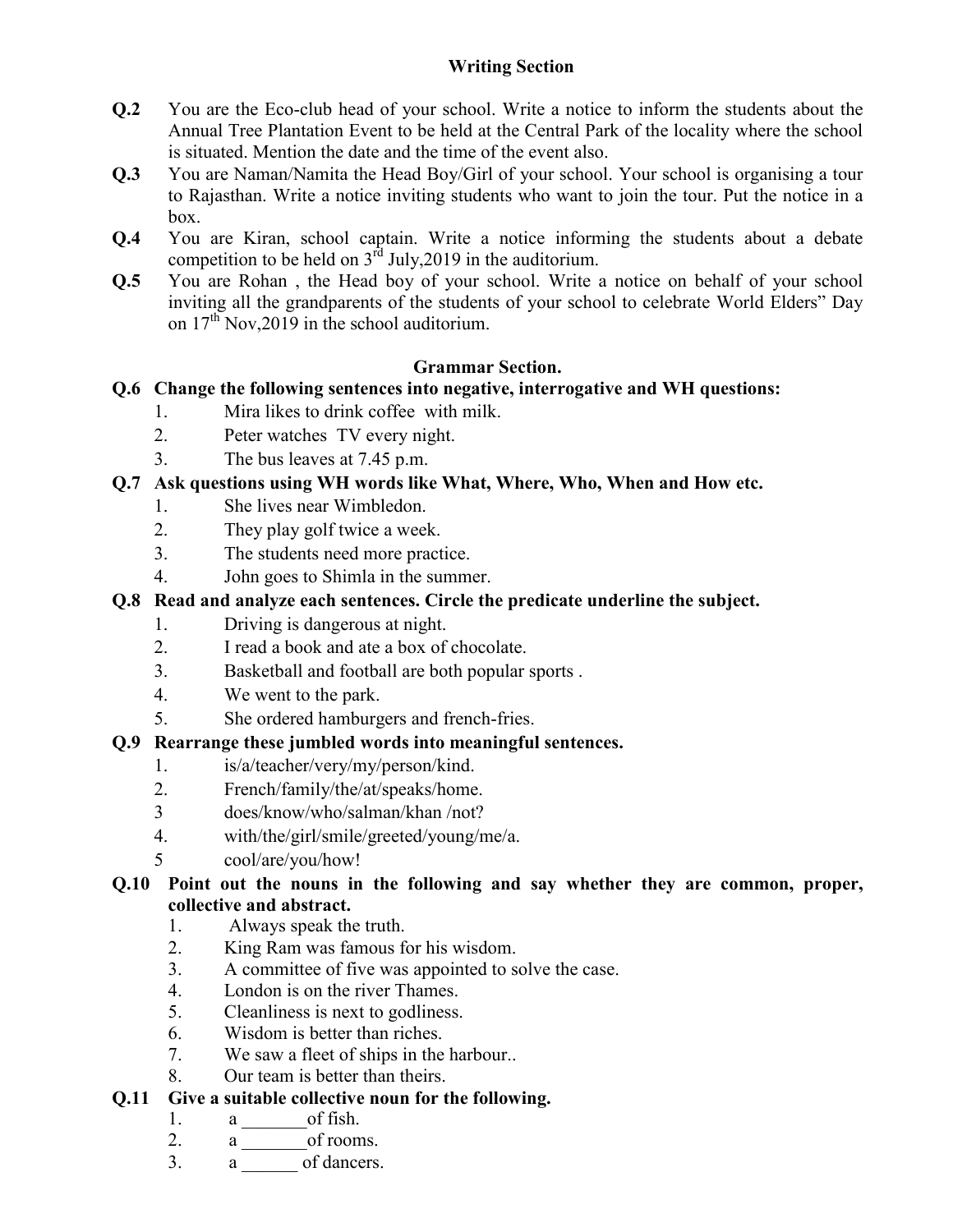- $4_{\cdot}$ a of trees.
- a \_\_\_\_\_\_\_ of chickens.  $5<sub>1</sub>$

#### O.12 Change each of the singular nouns below into plural nouns.

| $\mathbf{1}$ | Book 2.         |  | Table 3. Class     |  |
|--------------|-----------------|--|--------------------|--|
| 4.           | $City \quad 5.$ |  | Calf 6. Thief      |  |
| $\tau$       | Loaf $8$ .      |  | Person 9. Mouse    |  |
| 10.          | $Ox = 11$       |  | Sheep 12. Cheery   |  |
| 13.          | Deer $14$ .     |  | Measles 15. Shorts |  |

#### Q.13 Change the following sentences into singular.

- Paws are to cats as feet are to humans.  $1_{-}$
- $2.$ Keys are to doors as passwords are to computers.
- $3<sub>1</sub>$ Girls are to boys as women are to men.
- $\overline{4}$ Geese are to flock as dogs are to packs.
- $5<sup>1</sup>$ The commanders -in- chief of the armies were brave men.

#### $Q.14$ Choose the adjectives and write their kind in the sentences below:

- You are late. Your food has become cold. a.
- This camera is broken.  $\mathbf{b}$ .
- $c.$ We should never eat stale food.
- Each child will get a chance to speak.  $d_{-}$
- e. There are eighty teachers in my school.

#### Using the hints given in the brackets fill in the blanks with suitable adjectives.  $Q.15$

- (number)
- b. \_\_\_\_\_\_\_\_\_\_\_\_\_\_\_\_\_\_\_\_\_ house
- 
- b.
<br>
b.
<br>
c.
<br>
c.
<br>
song
(quality)<br>
d.
<br>
balloon
(quality)<br>
contrative)<br>
contrative)<br>
contrative (guantity)
- e. \_\_\_\_\_\_\_\_\_\_\_\_\_\_\_\_\_\_\_\_\_\_\_ rice (quantity)
- f. story will be selected. (Interrogative)

#### Literature

#### Q.16 Answer the following questions.

- How did Patrick become a model boy?  $Q.1$
- $Q.2$ Who did Patrick's homework?
- What moral lesson do you get from the chapter Who did Patrick's Homework?  $0.3$
- $O.4$ How does the poet define a home?

Q.17 Write down the answers of all the back questions from L-1,2,3,4 and 5 of Novel ROBINHOOD in your practice notebook.

NOTE-You all are requested to paste and complete this worksheet neatly in your practice notebook. And submit the same on 4<sup>th</sup> July 2019, otherwise 5 marks will be deducted for the late submission.

# **Subject-Social Science**

## NOTE – Do the work on Scrap book only

## **History**

- 1. Make a flow chart showing 'Sources of History'
- 2. Explain Archaeological Source with example and pictures.
- 3. What is the importance of BCE and CE in calculating time of History. Explain with example.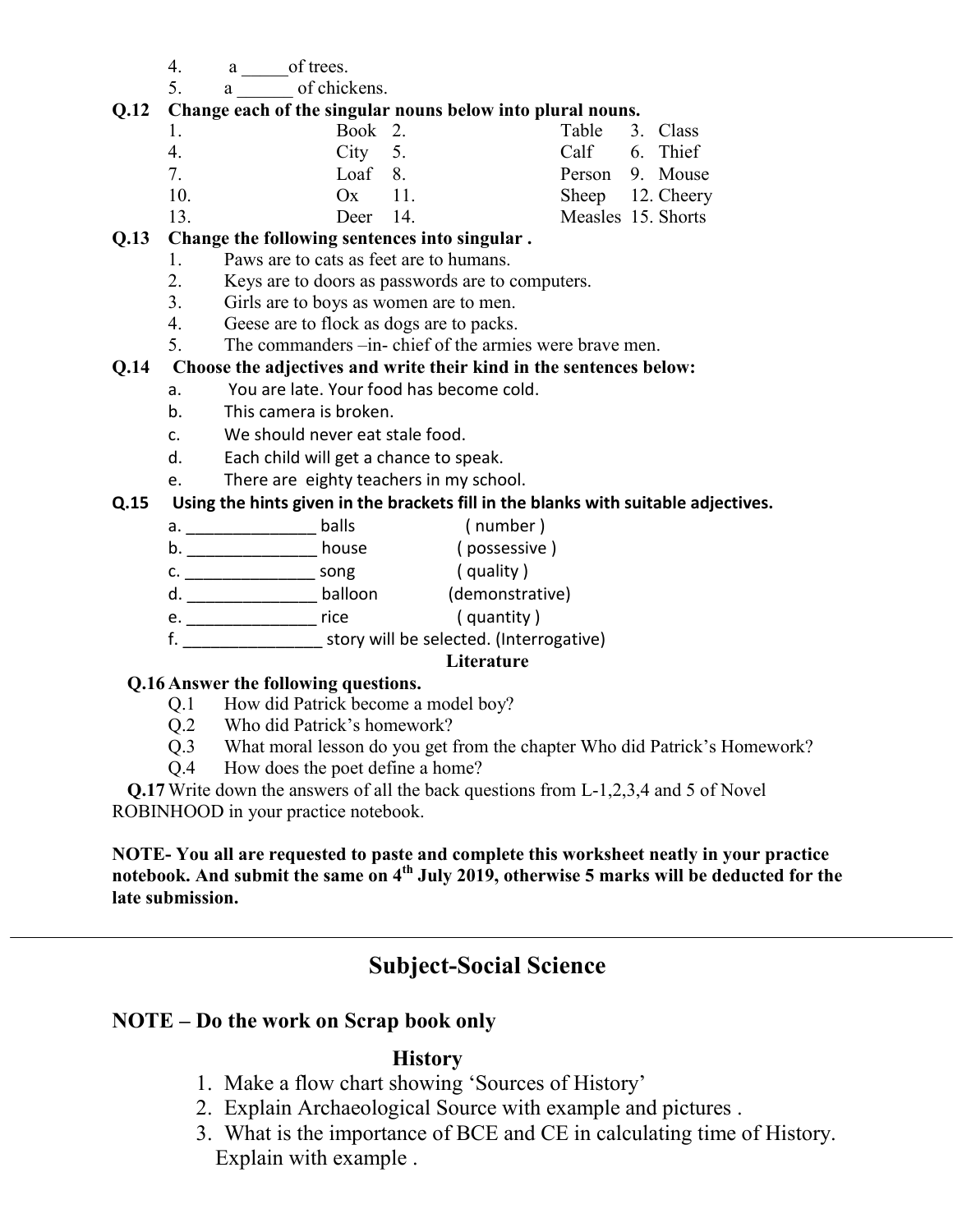## Geography

- 1. Distinguish between Inner and Outer planet with pictures.
- 2. Define following terms- (With Pictures)
	- a. Shooting star b. Asteroid belt c. Comets
- 3. Describe moon as a natural satellite. Explain its various phases with Pictures.
- 4. Make a Globe (with the help of ball) showing all important lines of Latitudes and longitudes.

### **Civics**

- 1.) Distinguish between Ladakh and Kerala in terms of location culture. Food, Dress with pictures.
- 2) Explain how the slogan' Unity in Diversity ' describes India beautifully Prepare a collage to justify the slogan.

Map Work-1.0n political map of India mark all the states with capital.

2. On physical map of India mark all the physical features of India.

## **Subject: Mathematics**

#### Do as directed:-

| Q.1 Insert Commas according to Indian system as well as according to International system and   |                                                     |                                                    |              |              |  |  |
|-------------------------------------------------------------------------------------------------|-----------------------------------------------------|----------------------------------------------------|--------------|--------------|--|--|
|                                                                                                 | write in words also.                                |                                                    |              |              |  |  |
|                                                                                                 | a) 93873456 b) 50829601                             |                                                    | c) $5439760$ | d) 563542387 |  |  |
|                                                                                                 | Q.2 a) Arrange in ascending order:-                 |                                                    |              |              |  |  |
|                                                                                                 |                                                     | 8,64,90,365; 8,93,40,294; 8,53,60,295; 8,45,04,949 |              |              |  |  |
|                                                                                                 | b) Arrange in descending order:-                    |                                                    |              |              |  |  |
|                                                                                                 |                                                     | 2,35,927; 3,95,327; 2,23,927; 2,72,227             |              |              |  |  |
|                                                                                                 | Q.3 Give the approximate value:                     |                                                    |              |              |  |  |
|                                                                                                 | a) $2314+7125$ b) 7743-2167                         |                                                    | c) $559X721$ |              |  |  |
| Q.4 Write in Roman Numeral                                                                      |                                                     |                                                    |              |              |  |  |
|                                                                                                 | a) $3350$                                           | b) $2485$                                          | c) $954$     | $d)$ 1100    |  |  |
|                                                                                                 | Q5. Solve using associative property 918+712+82     |                                                    |              |              |  |  |
| Q.6 Solve using Distributive Property                                                           |                                                     |                                                    |              |              |  |  |
|                                                                                                 | a) $995 \times 16$ b) $96 \times 73 - 94 \times 73$ |                                                    |              |              |  |  |
| Q.7 Show that $(1112 + 603) + 444 = 1112 + (603 + 444)$                                         |                                                     |                                                    |              |              |  |  |
| Q.8 The number of students in each class of a school is 25. The fees paid by each student is Rs |                                                     |                                                    |              |              |  |  |
| 812 per month. If there are 40 classes in the school, what is the total fee collection in a     |                                                     |                                                    |              |              |  |  |
| month?                                                                                          |                                                     |                                                    |              |              |  |  |

Q.9 The capacity of a water tank in a housing colony is 64 Kilolitres. This is sufficient for 80 families in the colony for 4 days. What is the average quantity of water used per day per household?

Q.10 Bharat bought two motor cycles, each costing Rs 37,842. He sold one for Rs 39,246 and the other for Rs 36,842. Altogether, did he get more money than he spent or less? If so, how much?

O.11Draw the line segments.

a)  $5.7 \text{ cm}$ b)  $8.2 \text{ cm}$ 

Q.12 Draw two intersecting lines and locate the point of intersection also.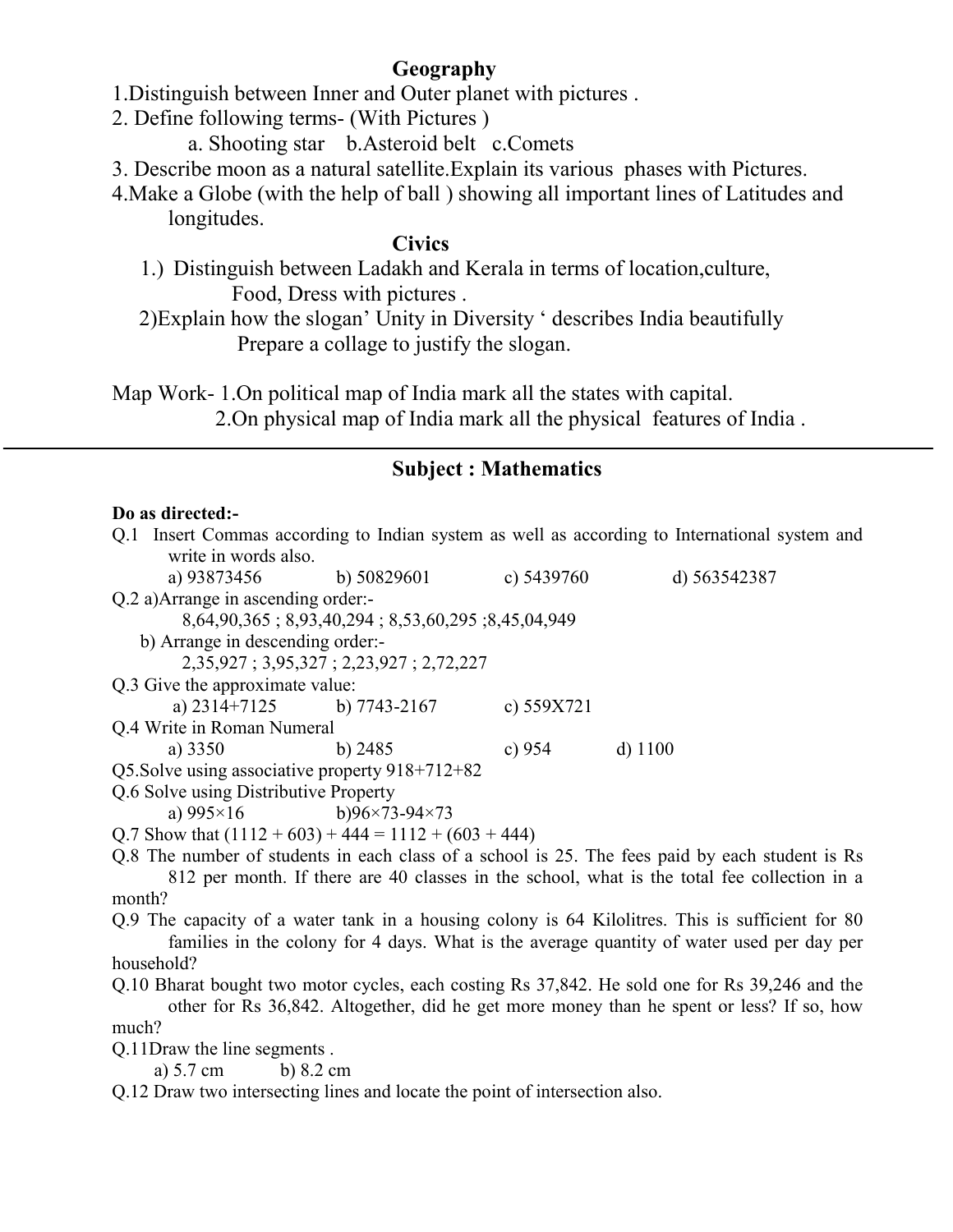Q.13 Using the line segments given in the figure,

a

- $\mathbf b$  $\mathbf{c}$
- a) draw a line segment equal to  $(\overline{2a} ab)$
- b) draw a line segment equal to  $(a+b)$

Q.14 Classify the angles as obtuse, acute, right, straight or reflex.

 $90\Box$ ,  $180\Box$ ,  $210\Box$ ,  $27\Box$ ,  $89\Box$ ,  $135\Box$ ,  $98\Box$ ,  $170$ 

- Q.15What is the magnitude of the angles formed between the two arms of a clock at 8:00 am, 3:00 pm. and 10:00 pm.
- Q.16 Classify the following into open and closed figures



- Q.17 Draw any Quadrilateral and write
	- a) two pair of adjacent angles
	- b) two pair of adjacent sides
- Q.18 How many 4- digit numbers are there in all?
- Q.19 Name the property
	- a)  $19+63=63+19$
	- b)  $35+0=35$
	- c)  $867 \times 1 = 867$
	- d)  $(67+42)+38=67+(42+38)$
- Q.20 a) Draw a line segment of 5cm. and draw the line of symmetry on it. b) Draw a line segment M of 6 cm and take any point P outside the line. Draw a line of symmetry from P to Q with respect to M.

Complete the following table:-

| Shape                       | Figure | Number of lines of |
|-----------------------------|--------|--------------------|
|                             |        | symmetry           |
| Scalene Triangle            |        |                    |
| Isosceles Triangle          |        |                    |
| <b>Equilateral Triangle</b> |        |                    |
| Rectangle                   |        |                    |
| Square                      |        |                    |
| Parallelogram               |        |                    |
| Rhombus                     |        |                    |
| Isosceles trapezium         |        |                    |
| Kite                        |        |                    |
| Semi-Circle                 |        |                    |
| Circle                      |        |                    |
| Regular Pentagon            |        |                    |
| Regular hexagon             |        |                    |
|                             |        |                    |

1. Revise UT1 Syllabus Unit-1,4, 11 and 15.

2. Do the worksheet on single line ruled sheets.

3. Revise Vedic Maths – Compliments in base 10,100  $&$  1000, Addition of two digit numbers and tables of bigger two digit numbers.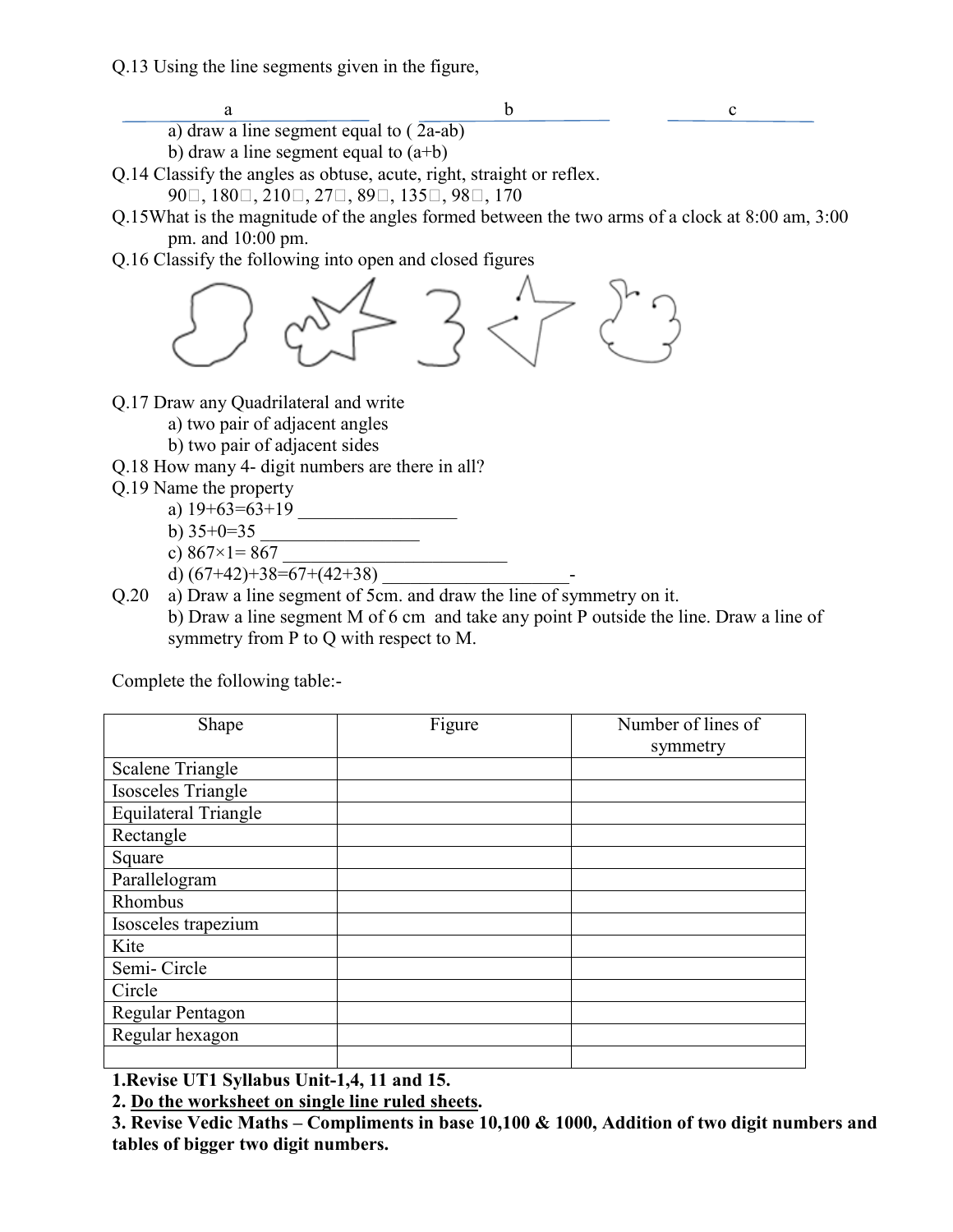## विषय : संस्कृत

शुद्धं विकल्पं चित्वा रिक्तस्थानानि पूरयत –  $\Psi$ .1 संस्कृत वर्णमाला में ------------ व्यंजन होते हैं। क.  $1. 13$ 2. 33  $3.$ 44 'श् ष् स् ह्' को --------- व्यंजन कहते हैं। ख. 2. रपर्श अयोगवाह 1. उष्म  $3<sub>1</sub>$ ग. ্য ਬ <u>1. तीन</u> पाँच  $3.$ चार  $3<sub>l</sub>$ निम्नलिखित वर्णेषु स्पर्श – अन्तस्थ ऊष्मव्यंजनानि पृथक कुरूत –  $9.2$ न् क् पुस् हश् ल्य् वर्णसंयोगं कुरूत –  $9.3$  $\overline{q} + \overline{g} + \overline{q} + \overline{g} + \overline{g}$  = क. ख.  $\overline{q} + \overline{x} + \overline{q} + \overline{q} + \overline{q} =$  $\overline{q} + \overline{q} + 3\overline{n} + \overline{q} + 3\overline{n} =$ ग.  $\overline{q}$  +  $\overline{z}$  +  $\overline{q}$  +  $\overline{q}$  +  $\overline{3}$  +  $\overline{q}$  +  $\overline{3}$  = घ. वर्ण – विच्छेदं कुरूत –  $9.4$ क. कृपा परीक्षा ख. ग. $\blacksquare$ पत्रम प्रगति घ. अधोलिखित विकल्पेभ्यः उचितम् उत्तरं चित्वा लिखत –  $9.5$ संस्कृत भाषा में कितने लिंग होते हैं? क. ख. 3. फल 'कन्या' शब्द का द्विवचन है ---------ग. 2. कन्याम् <u>1. कन्ये</u> 3. कन्याः 'मूषिका' शब्द का लिंग है –––––– घ. 2. स्त्रीलिंग 1. पुलिंग 3. नपुंसकलिंग निम्नलिखित शब्दानाम् उचितेन अर्थेन सह मेलनं कुरूत –  $9.6$ शिक्षिका बकरी  $1.$ नासिका  $2.$ फल हाथी  $4.$ अजा मनुष्य 5. फलम नाम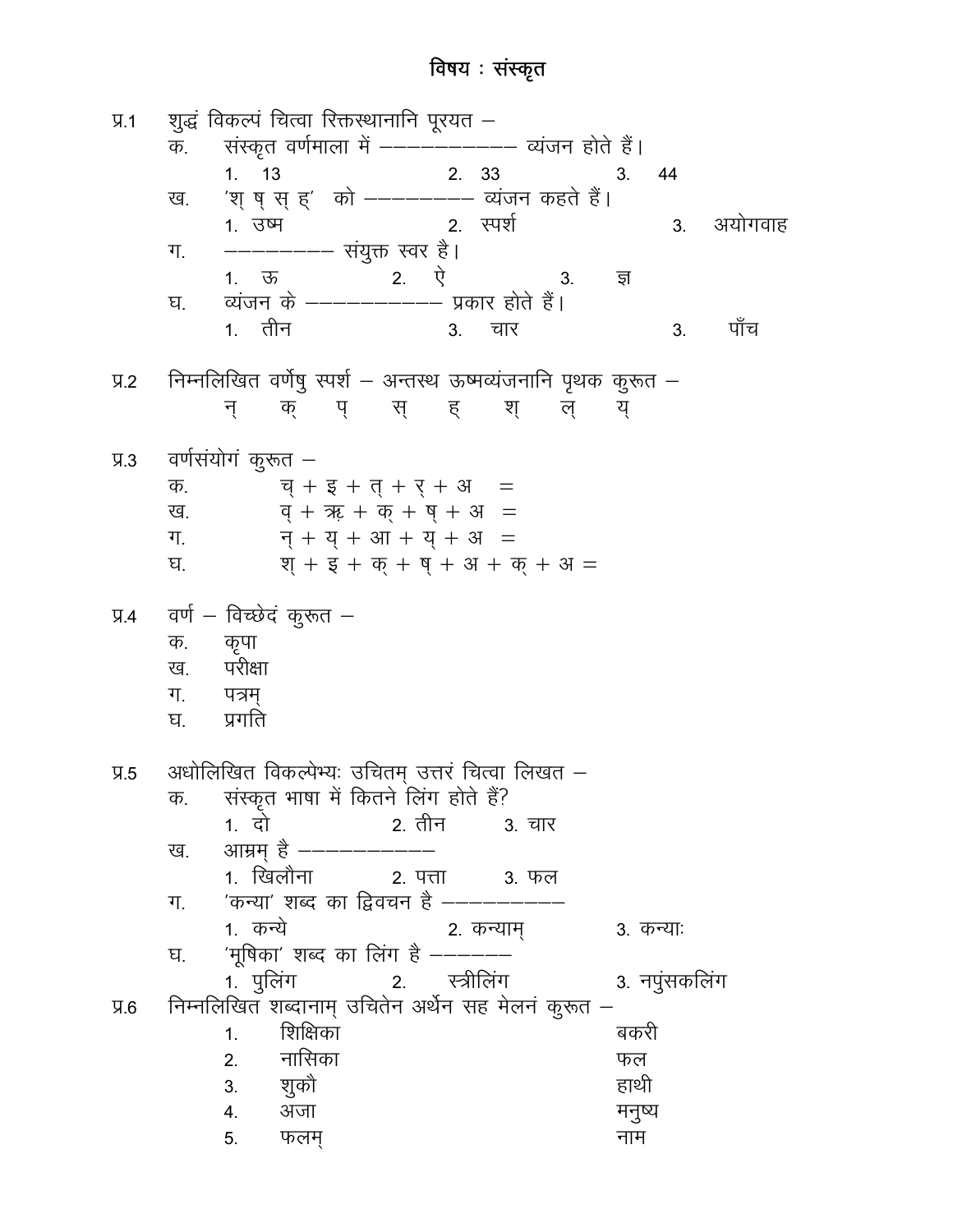|     | 6.                                 | गजः                                                                                                              | अध्यापिका |                |              |  |
|-----|------------------------------------|------------------------------------------------------------------------------------------------------------------|-----------|----------------|--------------|--|
|     | 7.                                 | नरः                                                                                                              |           |                |              |  |
|     | 8.                                 | मुखम्                                                                                                            |           | मुख<br>दो तोते |              |  |
| 9.7 |                                    | निम्नलिखित शब्देभ्यः पुलिंग, स्त्रीलिंग, नपुंसकलिंग शब्दान् चित्वा लिखत<br>नायिका<br>कन्दुकम्<br>सेविका<br>अश्वो |           | गजाः<br>फलम    | मुखम्<br>नरः |  |
|     | पुलिंग<br>स्त्रीलिंग<br>नपुंसकलिंग |                                                                                                                  |           |                |              |  |
| 9.8 |                                    | निम्नलिखित – तालिकां पूरयत –<br>एकवचन                                                                            | द्विवचन   | बहुवचन         |              |  |
|     | क.                                 | नरः                                                                                                              |           |                |              |  |
|     | ख.                                 |                                                                                                                  | चटके      |                |              |  |
|     | ग.                                 |                                                                                                                  |           | नेत्राणि       |              |  |
|     | घ.                                 |                                                                                                                  | गजौ       |                |              |  |

- धातु रूपाणि लिखत $\Psi$ .9 क. पट्' धातु लृट् लकारे<br>ख. गम्' धातु लट् लकारे
- प्र.10 अपठित गद्यांशं पठम। प्रश्नान् च उत्तरत –<br>एषः रामः अस्ति। रामः एकः छात्रः अस्ति। सः सदा प्रातः उतिष्ठति व्यायामं च करोति। .<br>सः ईश्वरम् अति नमति। ततः सः विद्यालयं गच्छति। तत्र पुस्तकानि च पठति। सः सदा सत्यं वदति। सः एकः आदर्शः छात्रः अस्ति।
	- छात्र: क: अस्ति? क.
	- रामः कं नमति? ख.
	- ग.<br>.
	- रामः कुत्र गच्छति?<br>सः कीदृशः छात्रः अस्ति? घ.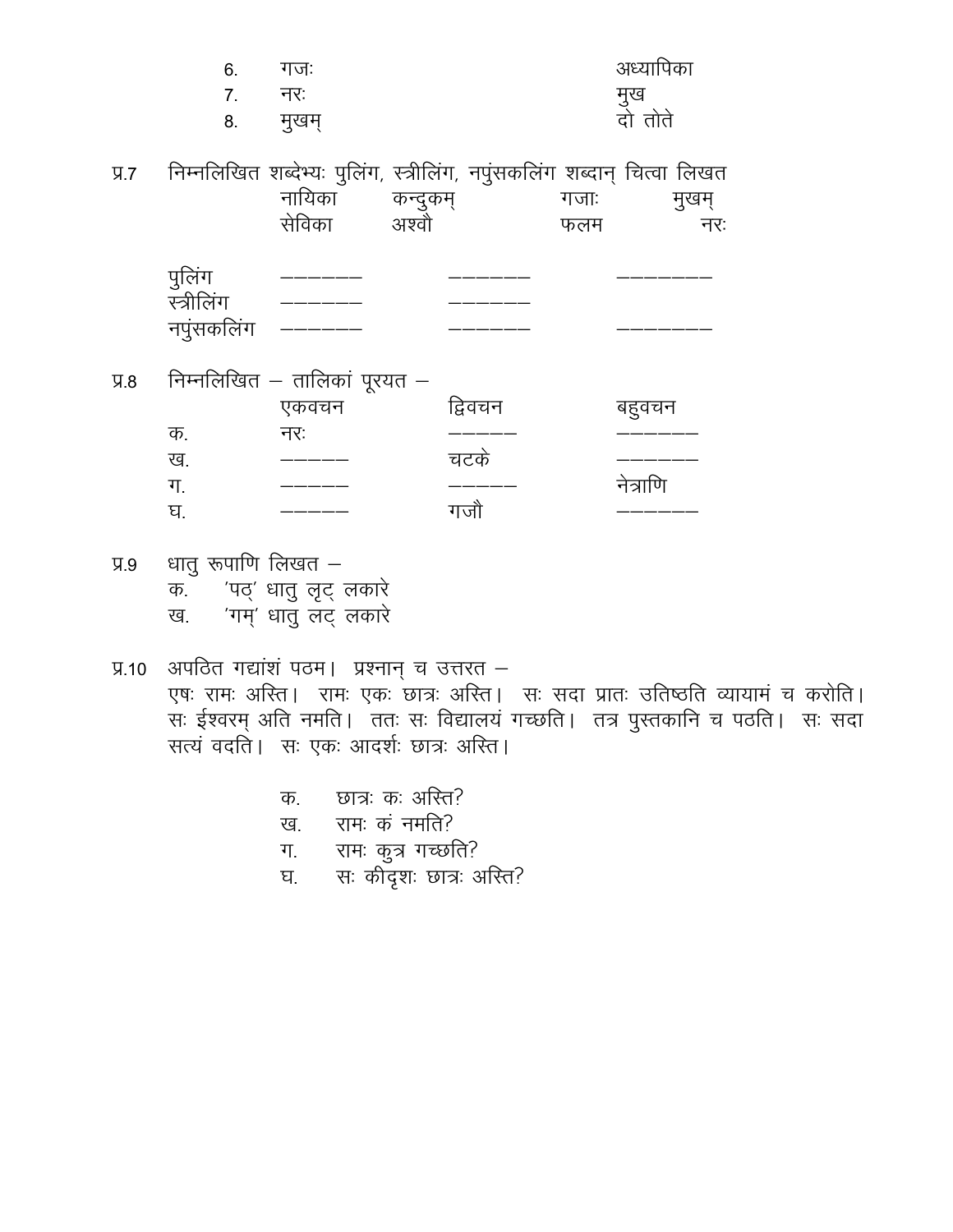विषय: हिन्दी

कक्षा: छठीं

1.) निम्नलिखित गदयांश को ध्यानपूर्वक पढ़कर प्रश्नों के उत्तर दो:-

पर्वों का हमारे जीवन में बहुत महत्व हैं। समय-समय पर आने वाले ये पर्व हमे अपनी संस्कृति, धर्म तथा सामाजिक परंपराओं से जोड़े रखते हैं। भारत की स्थिति विश्व के अनेक देशों में सर्वथा भिन्न हैं। भारत में अनेक धर्मों,संस्कृतियों और परंपराओं का संगम हैं। हमारे देश में विभिन्न धर्मों के अनेक त्योहार मनाये जाते हैं; जैसे होली,दीपावली,ईद, क्रिसमस ,गुरुपर्व, आदि। पर कुछ ऐसे भी हैं,जिसका संबंध सम्पूर्ण राष्ट्र से होता हैं। स्वतंत्रता दिवस,गणतंत्र दिवस एवं गांधी जयंती हमारे राष्ट्रीय पर्व हैं। गणतंत्र दिवस हमारा प्रमुख राष्ट्रीय पर्व हैं। 26जनवरी 1950को स्वतंत्र भारत का संविधान लागू हुआ,इसी दिन भारत एक गणराज्य बना। इसलिए 26जनवरी को गणतंत्र दिवस के रूप में मनाया जाता है।

प्रश्न क) ऊपर लिखे गदयांश का उचित शीर्षक लिखे।

प्रश्न ख) पर्व हमे किससे जोड़ते हैं?

प्रश्न ग) भारत के धार्मिक त्योहार कौन-कौन से हैं?

प्रश्न घ) राष्ट्रीय पर्वों में कौनसा प्रमुख पर्व हैं? क्यों

2.) निम्नलिखित काव्यांश को पढ़कर प्रश्नों के उत्तर दो:-ऊंचा खड़ा हिमालय,आकाश चूमता है। नीचे चरण तले झुक,नित सिन्धु झूमता हैं।

गंगा यमूना त्रिवेणी,पग पग छहर रही हैं झरने अनेक झरते इसकी पहाडियों में

चिड़ियाँ चहक रही,हो मस्त झाडियों में वह धर्मभूमि मेरी, वह कर्मभूमि मेरी वह जन्मभूमि मेरी,वह मातृभूमि मेरी। जन्मे जहां थे रघुपती, जन्मी जहाँ थी सीता, श्रीकृष्ण ने सुनाई,वंशी पुनीत गीता। गौतम ने जन्म लेकर ,जिसका स्यश बढ़ाया, जग को दया सिखाई,जग को दिया दिखाया।